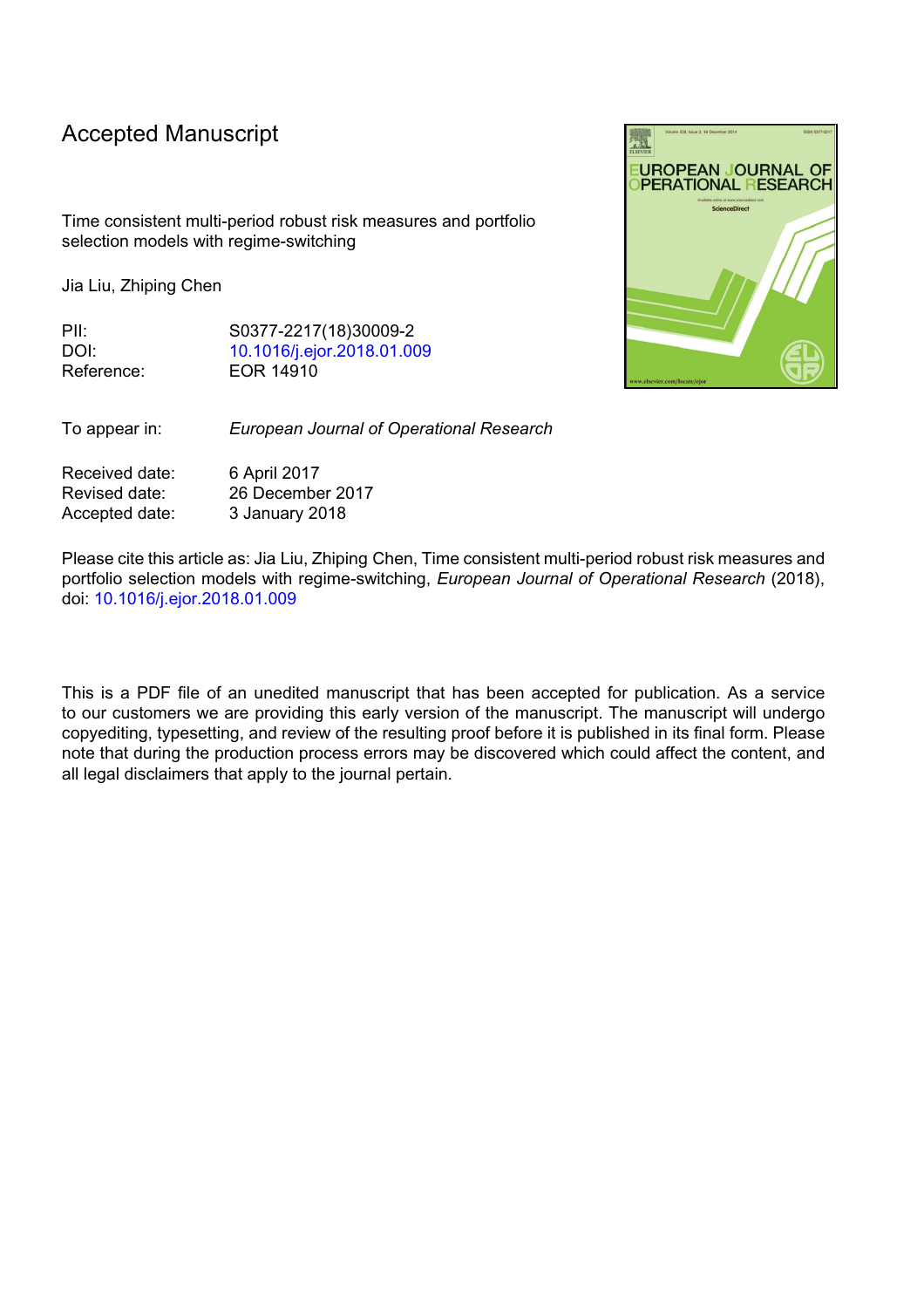## Highlights

- We propose two multi-period robust risk measures under regime switching frame- work
- The dependent dynamic uncertainty sets reflect the ambiguity of<br>
Regime-dependent dynamic uncertainty sets reflect the ambiguity of<br>
rime varying uncertainty sets with moments uncertainty are completed<br>
Proposed multi-peri • Regime-dependent dynamic uncertainty sets reflect the ambiguity of random process
	- Time varying uncertainty sets with moments uncertainty are considered
	- Proposed multi-period robust portfolio selection problems can be efficiently solved
	- Empirical results show the superiority and practicality of regime-dependent models